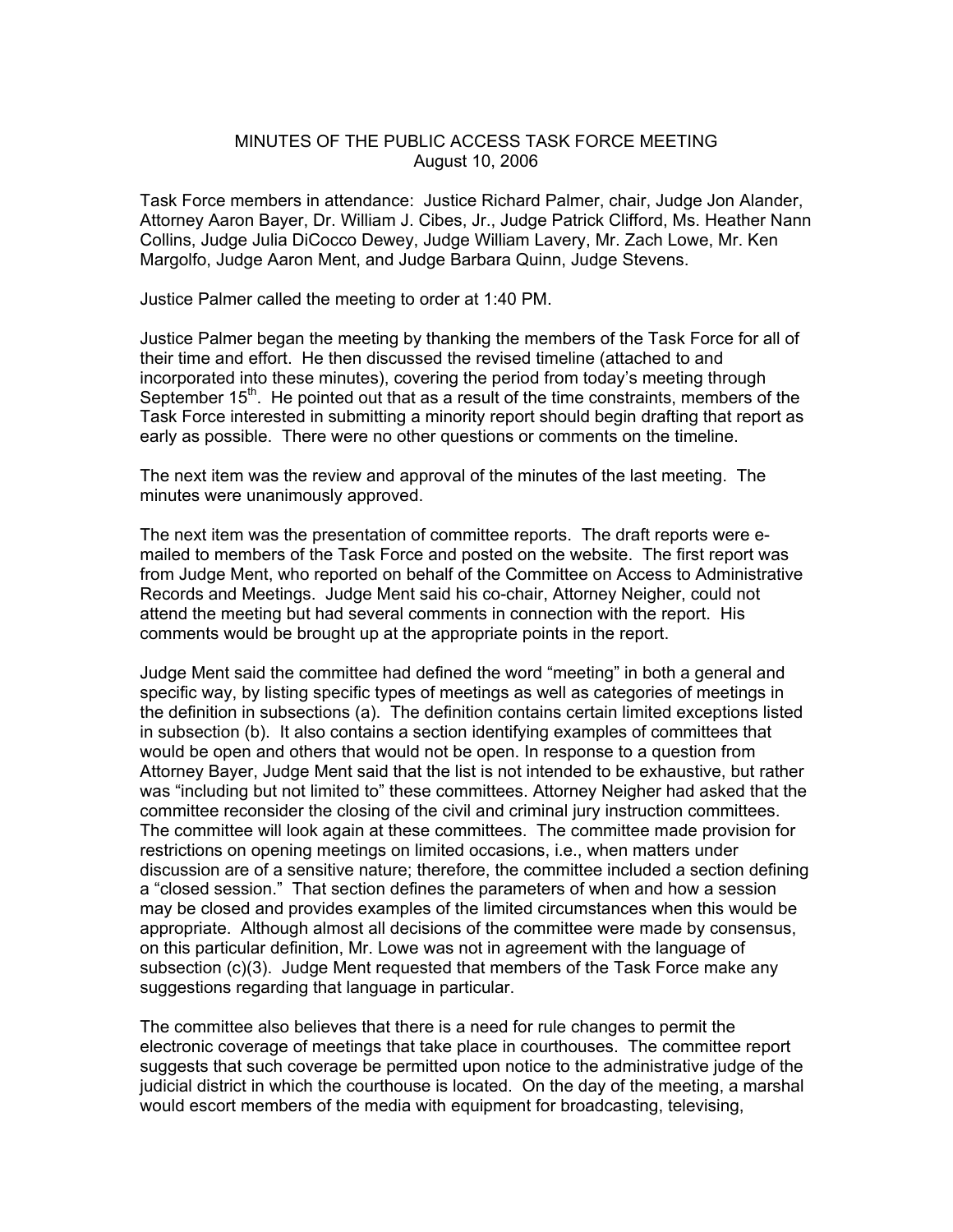Minutes of Meeting Connecticut Judicial Branch Public Access Task Force August 10, 2006 Page 2 of 9

recording, or photographing the meeting to the meeting location. Attorney Neigher said this attempt to safeguard the proceedings could be construed as insulting by the media, where the primary concern is to assure compliance with any rules and appropriate use of equipment. Judge Ment requested input from the Task Force on a method to safeguard the proceedings in accordance with Attorney Neigher's comments.

The committee was also charged with addressing public access to administrative records. By defining the term "administrative records," the committee concluded that records that fall within that definition were already open in most cases, whether under FOI or otherwise. Those currently closed by statute (i.e., financial statements of judges' spouses and children) would remain closed. The committee had to consider the status of only a few other records, including judges' attendance records. The recommendation on these records is that they are and should be available to the public. A more difficult issue involved the handling of complaints about individual judges made to the chief court administrator. The recommendation of the committee on these complaints is that the complaints should be reviewed by the chief court administrator. If the allegations merit further investigation by the Judicial Review Council, the complaint should be forwarded and governed by the statutes on Judicial Review complaints. Other types of complaints, i.e., those without merit, those that are sent to the wrong place, those that involve an appeal, should not be open unless probable cause is found.

Judge Ment thanked the members of the committee for their cooperation in looking at the issues with an open mind.

Justice Palmer said that the purpose of today's meeting was to discuss the reports and recommendations of the committees, not to vote on these recommendations.

Judge Clifford spoke about the civil and criminal jury instruction committees, saying they are very informal groups that meet every couple of months. Judge Ment said that under the definition, a meeting as a group would be open. The issue of open meeting would come up when two members of the committee meet or talk on the phone in the course of doing the work of the committee. Judge Lavery expressed concern about the practical aspects of the committee being able to complete its tasks in a timely and efficient manner. It was noted that the work product of the jury instructions committees – the actual jury instructions - are available on the Judicial Branch website. The committee will revisit the issues raised regarding its draft report to try to reach consensus on this issue. In that Judge Lavery's concerns could arise with other committees formed by the chief court administrator, Judge Ment said each group would have to be looked at separately. Dr. Cibes suggested that FOI rulings might provide some guidance in this area.

The next committee report was presented by Judge Alander on behalf of the Committee on access to Court Records.

Judge Alander acknowledged the members of the committee for their work and provided background regarding the process the committee used in formulating its recommendations. The basic guiding principle the committee followed was that all court records are presumptively open unless there is a compelling reason to close a record. The committee reviewed a list, prepared by staff, which included 71 records or categories of records currently sealed by statute, court rule, or policy. The vast majority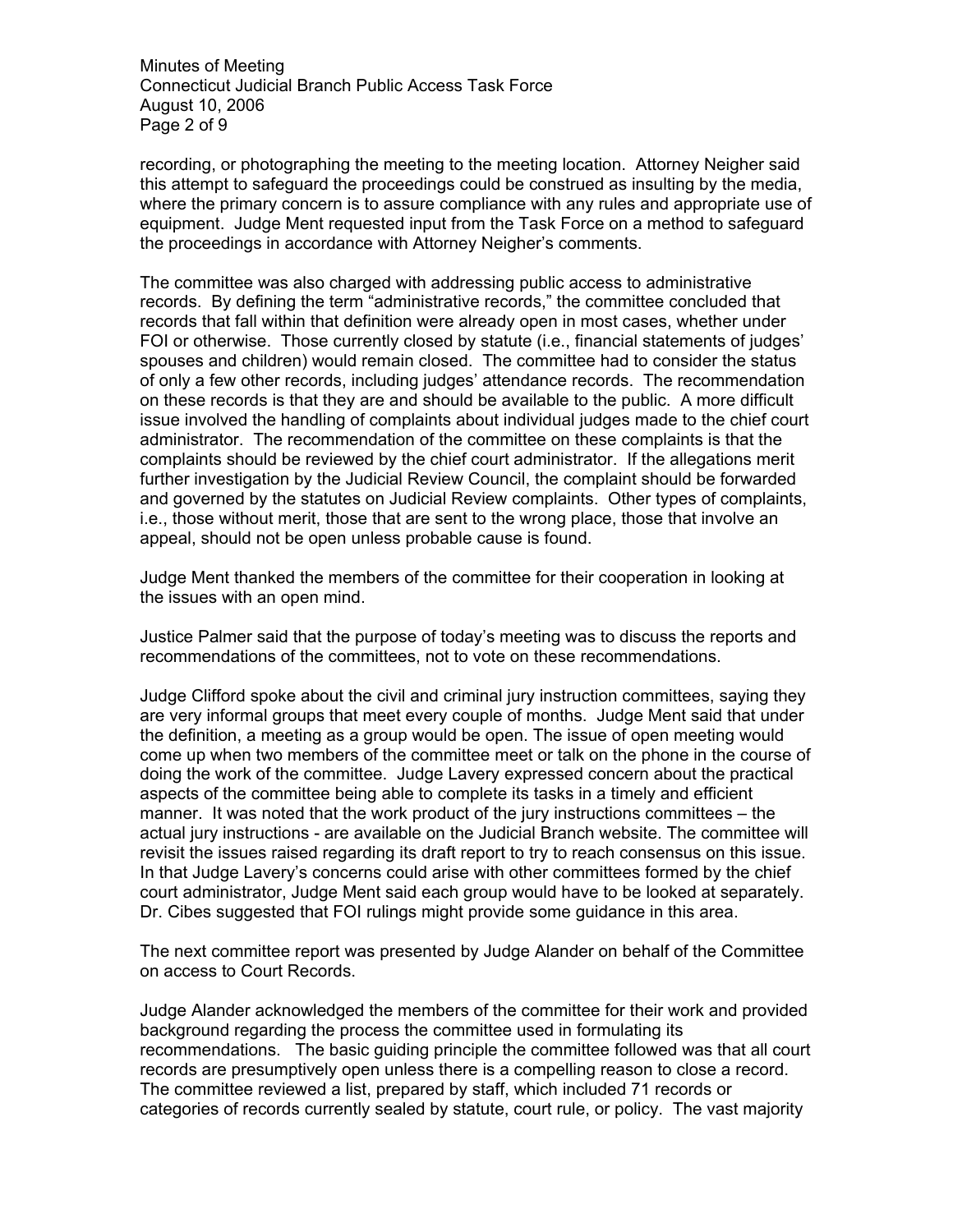Minutes of Meeting Connecticut Judicial Branch Public Access Task Force August 10, 2006 Page 3 of 9

of decisions of the committee were by consensus, which is a testament to the committee's willingness to look at all sides of an issue. With respect to the current rule addressing family financial affidavits, the committee could not reach consensus and tied in a vote on the matter. Accordingly, the motion to change the rule failed and no corresponding recommendation was brought forward.

Judge Alander briefly reviewed the committee's recommendations. First, the committee recommends the adoption of a policy on access to court records. The committee worked with the CCJ/COSCA guidelines and after extensive discussion, adopted many of the guidelines without substantial change and revised others to reflect Connecticut's statutes and structure. The recommended policy will be discussed later in this report. The committee also recommends that the mission statement of the Judicial Branch be revised to include the word "open." It would read: "It is the mission of the Connecticut Judicial Branch to resolve matters brought before it in a fair, timely, open and efficient manner."

The committee also recommends the posting online of criminal docket information. Judge Lavery was concerned about identity theft and asked why the Branch would post online the date of birth, which is currently a part of the information posted with the docket at the courthouse. This date is used for identification purposes. Judge Alander said the committee would review the recommendation to see if there is a way to insure proper identification of the defendant while minimizing potential identity theft. Another recommendation of the committee suggests ongoing revisions to Judicial Branch forms to insure that they do not request personally identifying information that might lead to identity theft unless such information is necessary for the adjudicative process.

The committee is recommending that criminal conviction information be available to the public online to the same extent it is currently available for sale, with the exception of motor vehicle operator license numbers and defendants' addresses.

The committee is recommending that the form requesting the sealing of an arrest warrant affidavit be revised to provide for the insertion of a specific date in order to clarify the date that the sealing order expires. Judge Clifford emphasized that this date would be put into the form by the Judge. With respect to the sealing of search warrant affidavits, which are currently not subject to the provisions of the Practice Book on sealing, the committee is recommending that once an arrest is made, any extension of the sealing of the affidavit must be done in open court. A discussion ensued on this recommendation and Judge Clifford and Judge Dewey expressed their concern with this change, including the risk of revealing information that could be detrimental to a continuing investigation or dangerous to a witness or victim. Judge Lavery also expressed concern and suggested that the committee reconsider this recommendation, perhaps allowing the representation of counsel to be acceptable as the basis for continuing a sealing order on a search warrant. The committee will review the recommendation and consider adding some indication to reflect the concerns on protecting confidential information of members of the Task Force.

The next recommendation of the committee was that a police report used as the basis for determining probable cause shall be made a part of the court file, whether or not probable cause is found. Judge Lavery said the reports could contain hearsay on top of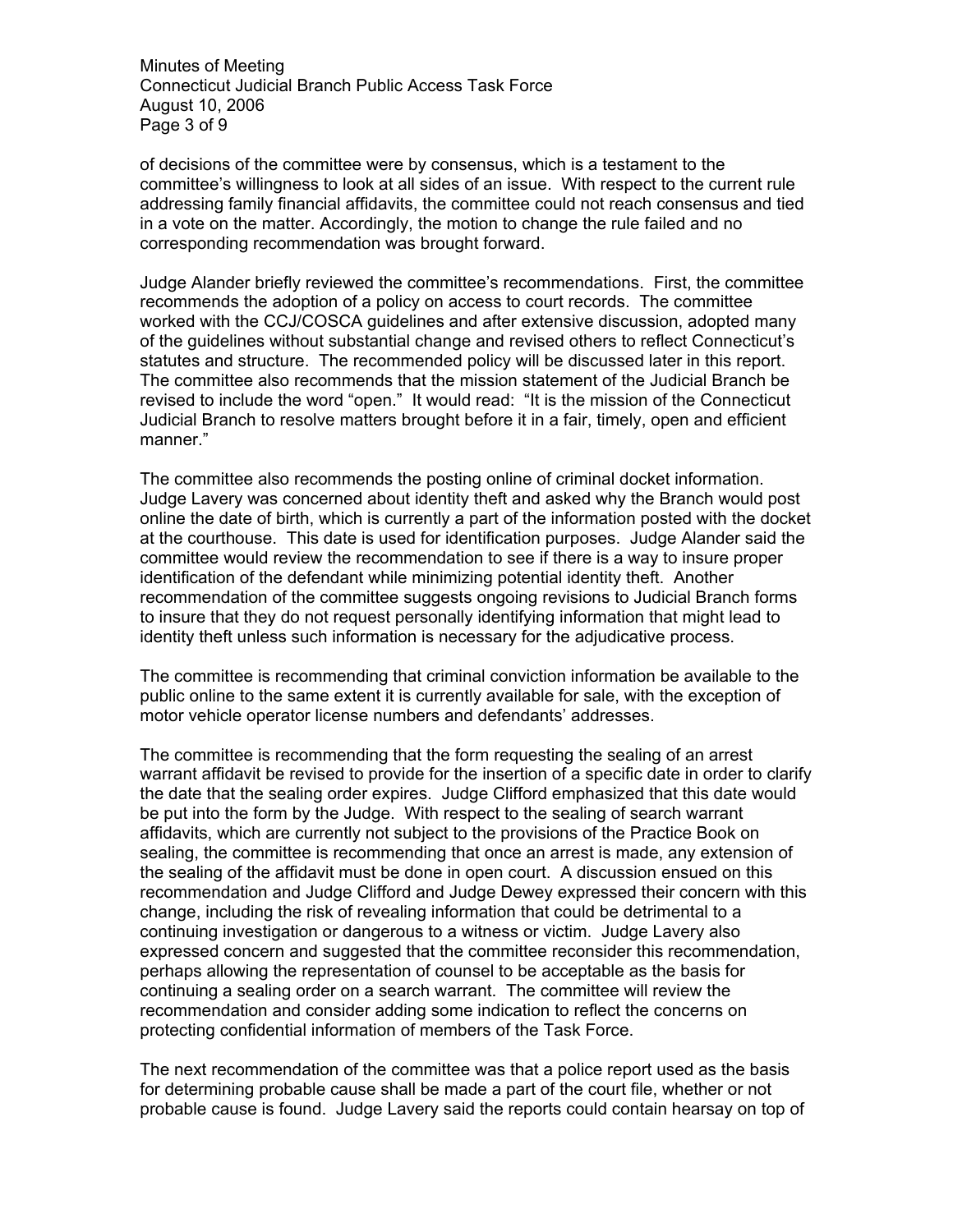Minutes of Meeting Connecticut Judicial Branch Public Access Task Force August 10, 2006 Page 4 of 9

hearsay and in situations where no probable cause is found, could needlessly ruin someone's reputation. Judge Alander said that the police report could be sealed pursuant to the Practice Book, and said that the rationale behind including the police report, regardless of the finding, is to provide the public with access to information the Judge used to reach a decision. Judge Clifford also raised his concern that the police report might contain information or material, i.e., a victim's name and address or witness information, which should be redacted. This concern is a practical one about the handling of the police report. Judge Stevens said that sealing may not address the issue raised by Judge Lavery. The current sealing rules would not result in the sealing of all information that might appear in a police report that might be damaging to an innocent party. Judge Alander said the committee would review this recommendation in light of the comments by members of the Task Force.

The next recommendation was that a written policy permitting the use of handheld scanners be implemented by the Judicial Branch. Dr. Cibes asked if the policy would also apply to portable copiers, but at this time, the recommendation is limited to handheld scanners.

The committee is also recommending the formation of a Judicial/Media Committee on Public Access. This recommendation is being put forth by the committee on access to judicial proceedings and the committee on access to court records is joining in that recommendation.

Judge Alander said that the first ten recommendations involved only policy or rule changes, but the next several recommendations require legislative changes as well. The first recommendation of the committee is that the pretrial diversion programs currently sealed upon application should no longer be sealed. The three pretrial diversion programs are Alcohol Education, Drug Education, and School Violence Prevention. Judge Lavery said that the legislature was tasked with making policy decisions, but Judge Clifford said that the committee's review of the programs did not indicate any reason for treating these three programs differently. Judge Alander said the committee had been charged with recommending proposed changes in legislation based upon its review of access to court files and records.

The committee is also recommending that the Judicial Branch should make pending criminal case information available online. Such information is not currently available because a pending criminal case may contain sealed information. If and when the legislature acts on the prior recommendation, the Judicial Branch should make such information available.

The committee also looked at competency evaluations completed pursuant to C.G.S. § 54-56d to determine whether a criminal defendant is competent to stand trial. Currently, the statute is silent as to whether the evaluation should be sealed from public access. The practice of judges varies as to whether and when to seal a competency evaluation. The committee recommends that the statute be amended to expressly provide that a court-ordered evaluation is sealed upon filing but is automatically unsealed and open to the public, if and when it is considered by the court. Discussion ensued as to these evaluations, including concerns as to the sensitive nature of the information found in these evaluations (i.e., psychiatric and psychological records), the fact that defendants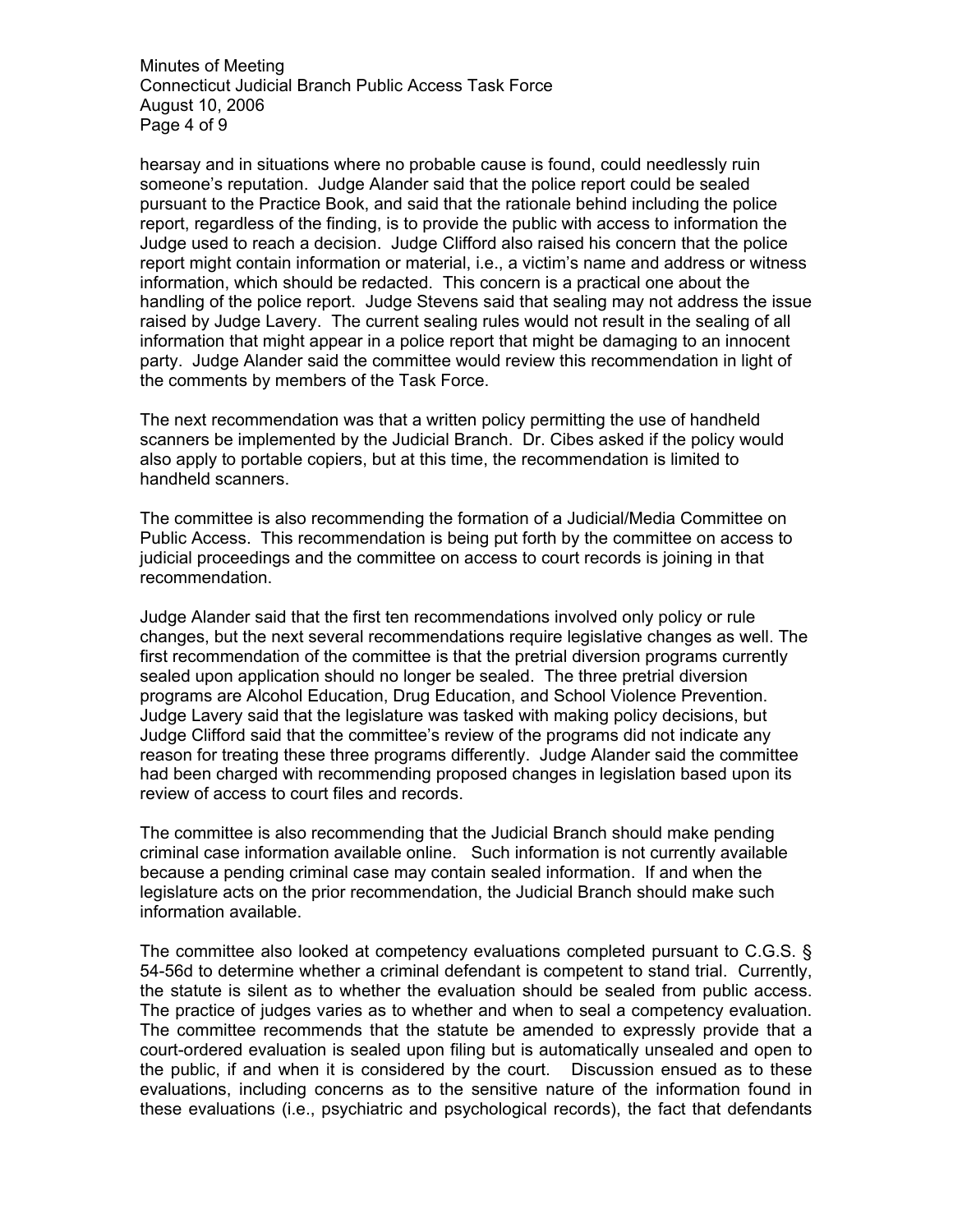Minutes of Meeting Connecticut Judicial Branch Public Access Task Force August 10, 2006 Page 5 of 9

many times object to the competency hearing, the interest of the public in knowing such information, and the difference between such records and medical records put into evidence by a party in a civil trial. Judge Stevens suggested that rather than making these evaluations automatically unsealed, allow the court to decide whether it should be unsealed based on the content. Judge Lavery agreed that a Judge should enter an order on unsealing the documents. The committee will discuss this recommendation further.

The committee is recommending that the Alternate Incarceration Assessment (AIC), currently submitted as part of the Presentence Investigation Report and therefore, sealed, be made available to the public if the plan is granted by the court. Typically, these assessments do not contain the same level of information as that contained in the Presentence Investigation Reports and the public has the right to know information which is the basis for a judge's decision.

The committee is also recommending that the docket number, the case name, the date of birth, the charges, the date of disposition, and the nature of the disposition be made available to the public in the case of dismissals, nolles after thirteen months, declined prosecutions pursuant to the Practice Book, pardons, and not guilty verdicts. Currently records of these kinds of cases are erased. This recommendation would insure that the public would know the disposition of the criminal case, and a defendant would not be harmed to the extent that the information about the arrest remains available while the disposition information disappears. The underlying court records in such cases would not be available. Discussion ensued as to this recommendation. Judge Dewey did not want the original charges to be available because such charges rarely reflect the actual charges that a person ultimately faces. Dr. Cibes said that he felt it was important to let the public know that in fact a good outcome occurred. Mr. Margolfo said such a recommendation would be helpful in allowing the public to know what happened to the charges that they had been hearing about. Justice Palmer asked if it would be possible to add to the recommendation the possibility of a defendant's opting not to have this information remain public. Attorney Bayer asked if there were a retention schedule associated with the recommendation. Judge Alander said that the committee had not addressed retention schedules in this context, although it had reviewed the retention schedules currently in effect. Judge Ment suggested that it is not only what the Judicial Branch has in terms of information on these types of cases, and the Task Force should keep that fact in mind in looking at the retention schedule.

Judge Alander then briefly reviewed the sections of the policy contained in Appendix A of the draft committee report. There were some questions regarding the policies, including an inquiry as to the availability of appellate court docketing information (currently in process), the feasibility of the Judicial Branch's posting information on liens that affect title to real property (not a necessary provision in Connecticut where liens must be recorded on the land records), a question as to electronic records (the committee recommended further study of the issues associated with electronic filing because of the limited time it had available), and a question as to the meaning of "pretrial" in Sec. 4.60 (b).

Finally, a discussion ensued regarding the handling of the financial affidavits filed in family cases. Currently there documents are sealed upon filing and are automatically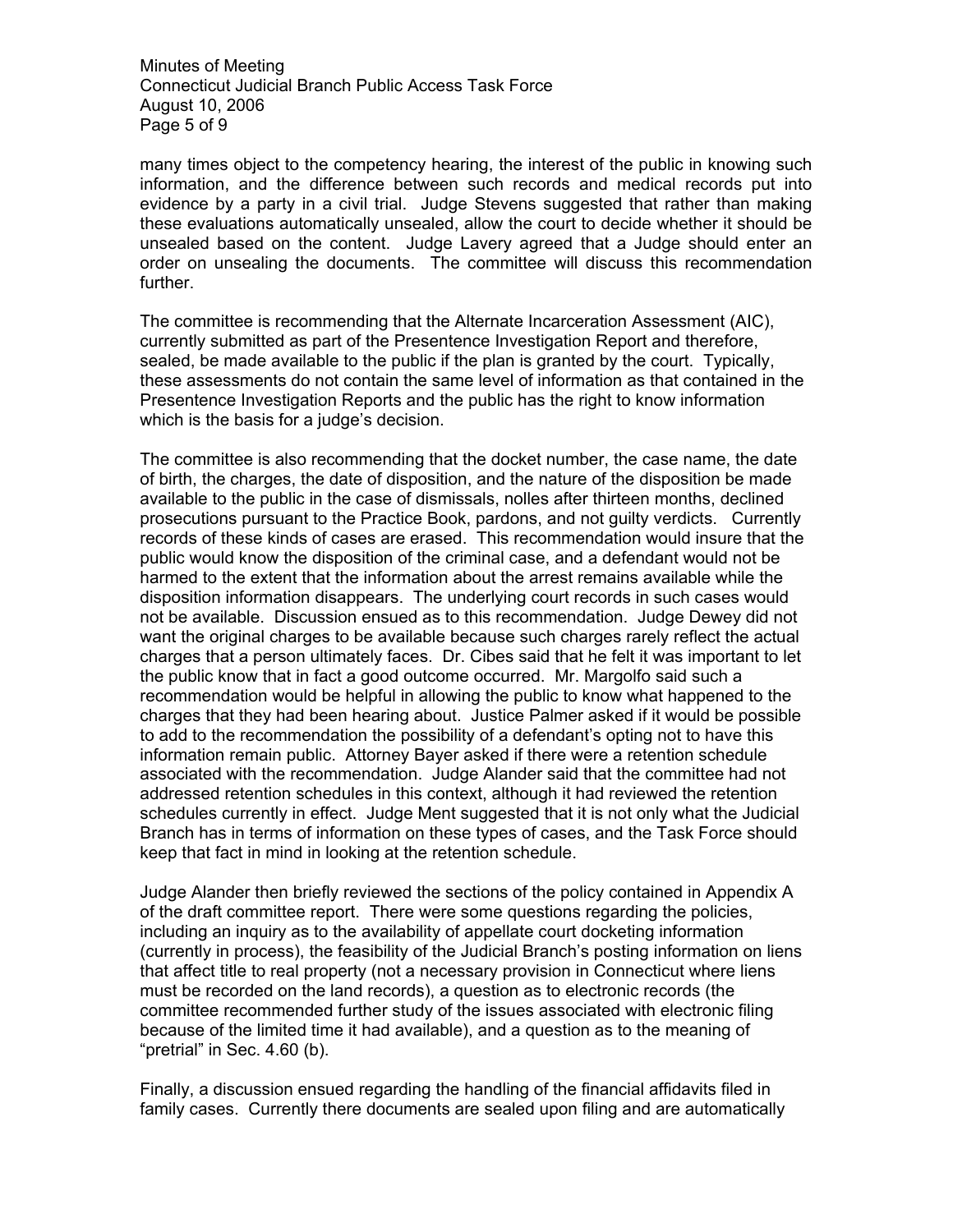Minutes of Meeting Connecticut Judicial Branch Public Access Task Force August 10, 2006 Page 6 of 9

unsealed only when there is a contest over a financial matter. Justice Palmer said that it would be appropriate for the full Task Force to address this issue since the committee was evenly divided on a proposal to change the current rule to make such financial affidavits open to the public. To facilitate the full Task Force review, Justice Palmer asked that with respect to this particular matter, the Task Force be provided with copies of the comments reviewed by the committee along with a breakdown of the arguments on both sides of this issue. The committee will provide this information to the Task Force by August  $28<sup>th</sup>$ . There were no further comments or questions and the Task Force took a brief recess.

Upon return, the draft report of the committee on access to judicial proceedings was presented by Attorney Bayer, co-chair, on behalf of the committee. The committee found that in-person access to judicial proceedings was not a problem and that the current rules on sealing courtrooms are heavily weighted in favor of public access. The committee, therefore, focused on increasing media and electronic access to proceedings, recognizing that the public obtains much of its information from these sources today. Attorney Bayer said that the committee had adopted guiding principles, anchored by a basic principle that all proceedings are open to the public, and those principles formed the basis for the committee proposals.

The committee recognized that there were different concerns in different courts for different proceedings, and that some of the more complicated issues (i.e., juries, witnesses, evidence, and constitutional right to fair trial) do not exist at the appellate level to the same extent as they exist at the trial level. Therefore, the committee began with a proposal to expand coverage in the appellate courts. Currently, the rules governing electronic access to these proceedings are quite restrictive with respect to the number of cameras and types of shots permitted. Specifically, the current rules permit only a single fixed camera, no zoom, and no graphics. At the time they were implemented, these rules were innovative and reflected a substantial opening of the Court to cameras, audio, and video. Today, however, these rules preclude effective video coverage of Supreme Court arguments – the type of coverage CT-N provides in the other branches of government. CT-N has expressed an interest in covering the Supreme Court, if the rules governing video cameras were changed. The committee is recommending that cases argued to the Supreme and Appellate Courts be presumed open to electronic access. (The Committee saw no basis for distinguishing between the Supreme and Appellate Courts in terms of the rules governing electronic access.) The rules should presume electronic coverage will take place, and it would be up to the parties or victims to object to video or audio taping of a proceeding in these courts. Such objections would be ruled on by the Court, bearing in mind the Guiding Principles adopted by the Committee and the Task Force. The rules should also be made more flexible in terms of numbers and use of cameras.

A discussion ensued addressing a variety of issues in connection with this proposal. Judge Lavery raised an issue about arguments in certain cases where the sufficiency of evidence is an issue on appeal. In some of those cases, information from the record that could identify and adversely affect a victim or a juvenile might be disclosed. It is not just the names that can identify a person, but also places, relatives' names, and other references. Judge Lavery suggested that, in those cases, the Court should be free to limit or preclude electronic coverage. Attorney Bayer said that in those situations the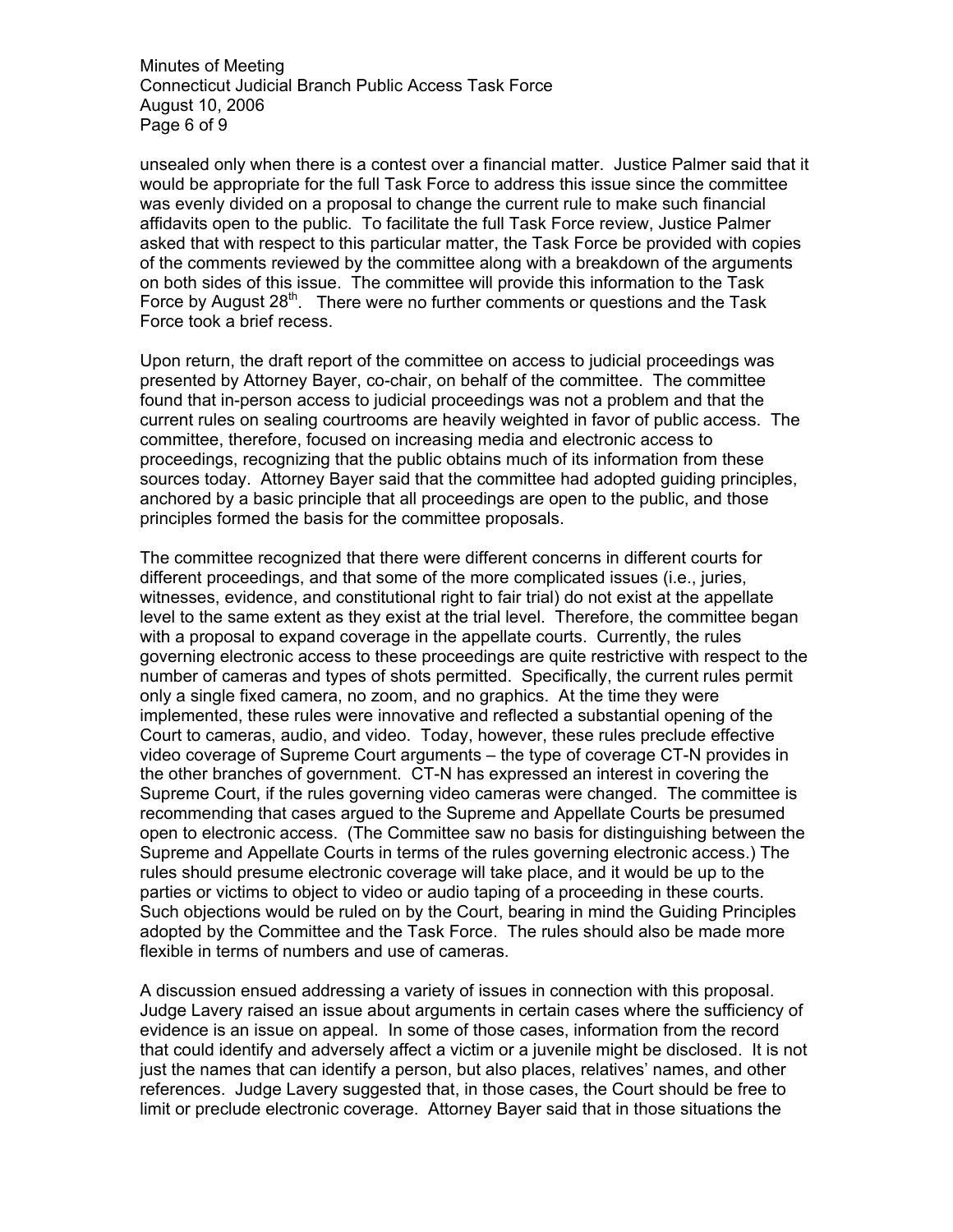Minutes of Meeting Connecticut Judicial Branch Public Access Task Force August 10, 2006 Page 7 of 9

parties are free to object and argue against coverage. He is concerned about creating exceptions for which the Court has no procedures to follow and no standards it must use in determining whether to preclude electronic coverage. Judge Lavery asked what happened if the counsel for the person did not recognize the potential problem. Judge Quinn said that her reading of the proposal would permit the court, on its own motion, to close an argument, stating the reasons on the record. She does not believe the proposal takes away a Judge's discretion in this regard. After extensive discussion, the committee will take into consideration the various concerns about openness of proceedings, judicial discretion to preclude electronic access in certain types of cases, adequate notice to interested parties of the court's intention to close a proceeding, and the protection of the interests of people where their interests might not be adequately represented.

Attorney Bayer continued on to the next recommendations of the committee addressing civil and criminal trials. The committee recommends implementation of a two-year pilot program for criminal trials, in which issues could be worked out through the experience gained in a single judicial district. Given the concerns that are likely to arise in allowing video and audio recording of criminal trials, the committee opted for a pilot program with more expansive coverage in a single district, rather than proposing far more limited coverage on a state-wide basis. Based upon the recommendation of Judge Ment, the committee recommended the Hartford Judicial District for the criminal pilot program. Judge Lavery said Hartford would be a problem because of security issues. He suggested Middletown instead. He does not want the pilot program in a courthouse in one of the larger cities, including Bridgeport, New Haven, Hartford, or Waterbury.

A discussion ensued on a variety of issues and questions, including: the difficulty of trying a case in front of cameras, the reluctance of some judges to have such coverage because of concerns about a defendant's constitutional right to a fair trial, how and whether to define "media" for purposes of the committee's proposals, the appropriate extent of judges' discretion to restrict electronic coverage, the number of criminal and civil trials that might be covered by electronic media, whether the criminal pilot proposal should include civil trials as well, and whether the civil and criminal proposals should propose more specific rule changes on electronic coverage.

There was also discussion of the difficulties with electronic coverage of arraignments, the coverage of sidebar conferences in terms of what the jury might be able to see, and the issue of requiring notice from the media regarding its intent to cover a particular proceeding. With respect to notice, the committee was concerned about the impact of a compulsory notice provision, but also recognized the judges' legitimate concerns about having advance notice so that they can deal with numerous issues in connection with the proposed coverage. The hearing and resolution of these issues could delay a trial. Judge Alander suggested that it would not be too much of an imposition to have the media let the judge know that they want to cover a trial. Without some kind of advance notice, someone might object, and a hearing would be held without the judge's knowing whether or not there is even any interest in covering the proceeding. He suggested that the media be required to provide some advance notice, absent a showing of good cause. Judge Stevens said that he would want some kind of notice, even if it is only shortly before he goes on the bench. Judge Clifford said that he would not want a compulsory notice provision to have the unintended effect of making the media submit a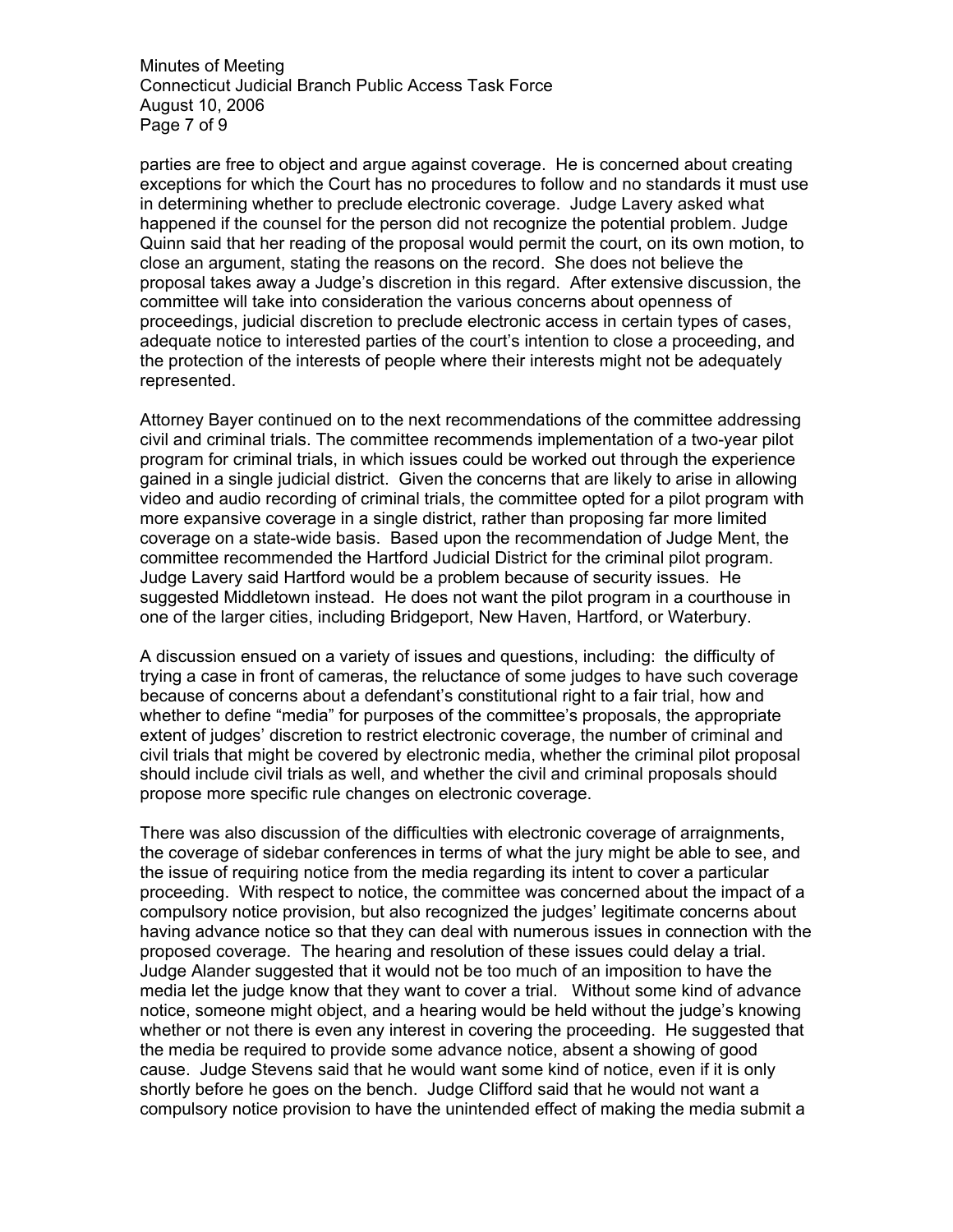Minutes of Meeting Connecticut Judicial Branch Public Access Task Force August 10, 2006 Page 8 of 9

notice in every proceeding, just in case they might want to cover the case. Justice Palmer suggested that Attorney Bayer work out some additional language providing for reasonable notice and circulate it to the members of the Task Force.

Attorney Bayer then turned to the remaining recommendations of the committee. The committee is recommending that when there is an out-of-court judicial proceeding, a transcript or recording of the proceeding shall be made and the record shall be available to the public and the judge shall state on the record in open court by the next court day a summary of what occurred at the proceeding.

The committee, while acknowledging that note-taking by the public is permitted in any courtroom, is recommending that the policy be reaffirmed and that the Office of the Chief Court Administrator inform all Judicial Branch employees of this policy. A discussion ensued on rules governing sketch artists, tape recordings, and note-taking on laptops or palm pilots. Dr. Cibes mentioned a letter the Task Force received expressing concern about the ban on camera cell phones in courthouses. Judge Lavery said that a program to hold cell phones for people coming to court will be in place by November. Attorney Bayer mentioned the letter expressing the concerns of jurors who were not permitted to keep their cell phones. These issues will all need to be considered in the future.

The committee also proposed the formation of a Judicial – Media Committee, to be composed of representatives of print and electronic media, judges, members of the state bar association, and others whose experience and expertise could benefit the committee. The committee would be charged to form a quick-response team, a "Fire Brigade," which would be available to review questions and disputes over access to judicial proceedings and recommend a resolution on the same day the question is presented. In addition, the Judicial – Media committee would take steps to educate the public on access to judicial proceedings. This proposal is modeled after the committee in Massachusetts. The committee strongly recommends this proposal.

Justice Palmer thanked the committee chairs for their reports. The next meeting of the Task Force is August  $24<sup>th</sup>$ , when the Task Force can consider the revisions resulting from today's discussions, and also have a public hearing. There will be no meeting on September 15<sup>th</sup>. The location of the public hearing in September was briefly discussed.

The meeting adjourned at 5:29 PM.